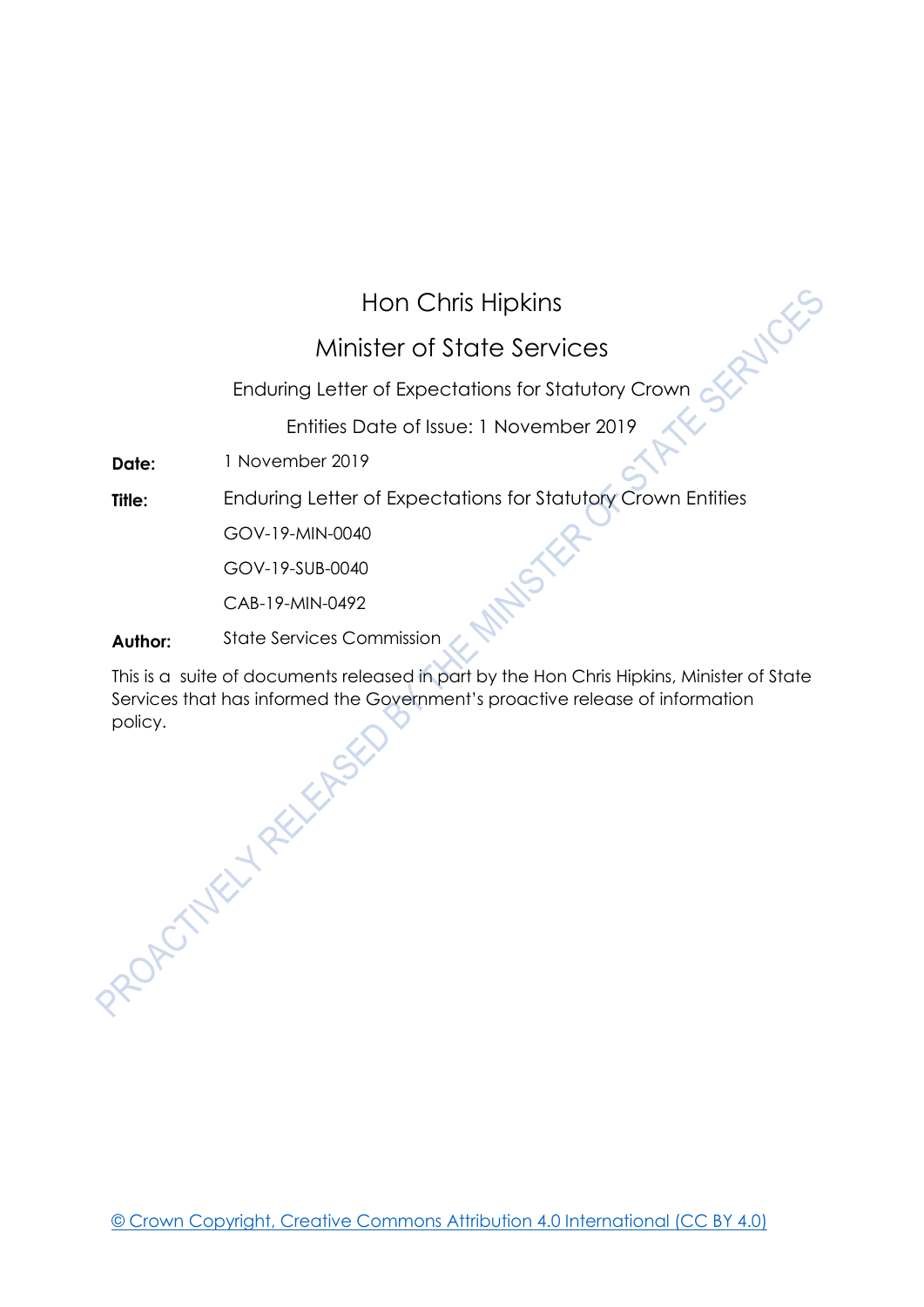## [In Confidence]

Chair, Cabinet Government Administration and Expenditure Review Committee

## **Enduring letter of expectations (ELOE) for statutory Crown entities**

### **Proposal**

1. This paper advises Cabinet that we intend to issue a new enduring letter of expectations (ELOE) to statutory Crown entities.

### **Background**

- 2. Although not required under the Crown Entities Act 2004, ELOEs are useful levers for reinforcing the Government's vision and approach for statutory Crown entities ie:
	- 2.1. Crown Agents; e.g. ACC, all district health boards
	- 2.2. Autonomous Crown Entities (ACEs); e.g. Te Papa, the Public Trust
	- 2.3. Independent Crown Entities (ICEs); e.g. Commerce Commission, Privacy Commissioner.
- 3. The ELOE can be reviewed at any time. The first ELOE was issued by the Ministers of Finance and State Services in 2005. A new ELOE was issued in 2008 and again in 2012.
- 4. The 2012 ELOE is available on the State Services Commission's (SSC) website and is attached as Appendix B. It does not represent the Government's current vision and approach.
- 5. Ministers responsible for Crown entities can also set more detailed, agency specific expectations. These can be in the form of a Letter of Expectations, conversations with the Chair and Board, or through other Ministerial/Board agreements.

## **Proposal to update the ELOE and content**

- 6. We propose a new ELOE be issued to Board chairs of all statutory Crown entities in October 2019. This timing:
	- 6.1. reinforces the messages given to Crown entity chairs and chief executives at the Crown Entities Workshop on 28 November 2018 and 31 July 2019.
	- 6.2. reinforces the 26 June 2019 announcements on public service reform and the proposed legislative reform.
	- 6.3. fits with a typical Board planning cycle most Boards will be currently undertaking their annual reporting and looking forward to their strategic planning.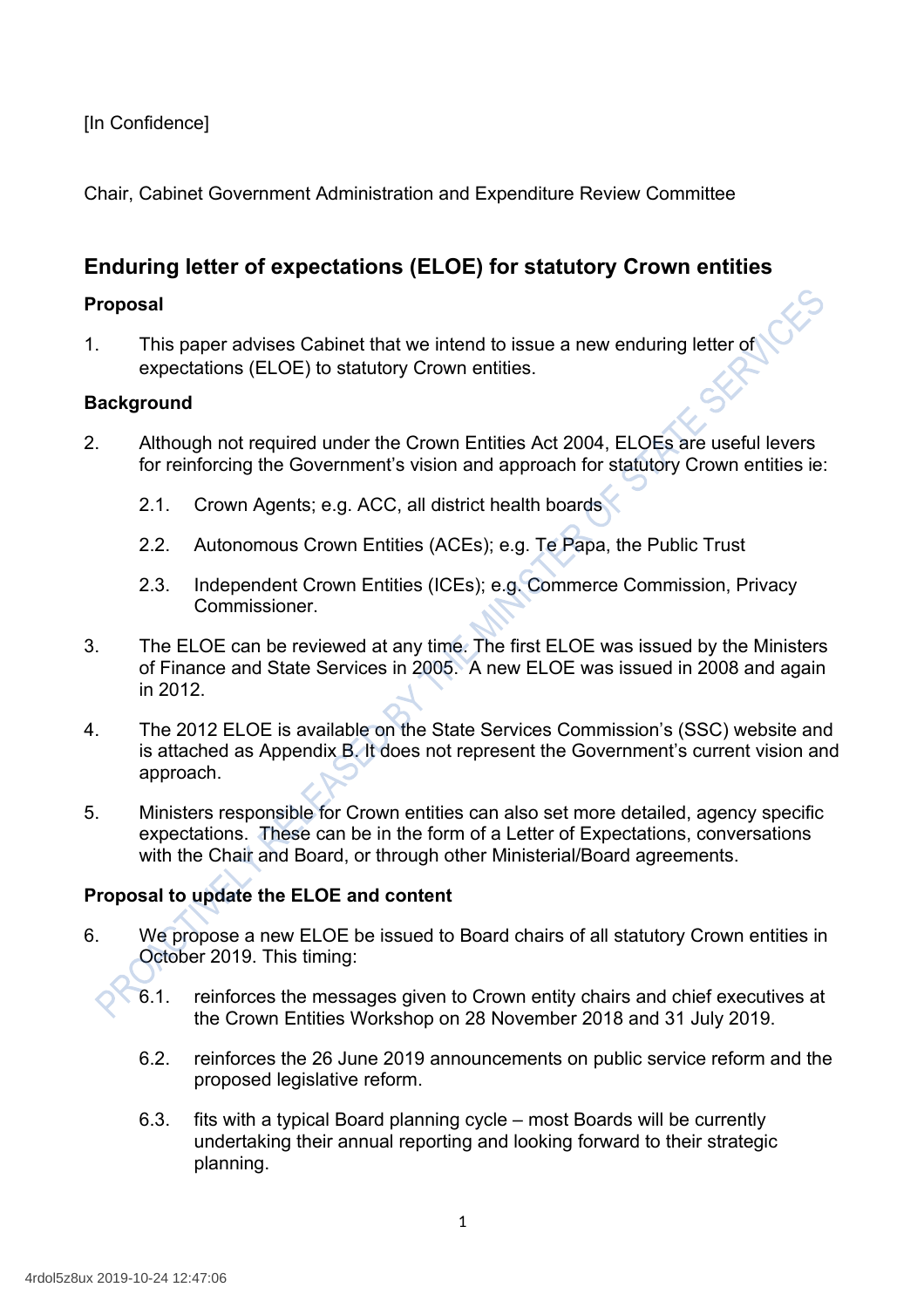- 6.4. acts as a precursor to a Crown entity developing a new annual Statement of Performance Expectations, and, if required, a new Statement of Intent.
- 7. Discussions that SSC and the Treasury have had with officials who monitor Crown entities have highlighted how valuable ELOEs are to guide Boards, entity employees, and monitoring departments. SSC has also received queries on when the next ELOE will be issued.
- 8. The content of the ELOE is focused on our expectations for seamless government, board role and integrity, workforce matters, Māori Crown relations, and entities applying a wellbeing approach to their work, including the need to address climate change.
- 9. **Appendix A** is a copy of the new ELOE. Once Cabinet has noted the ELOE, SSC will send it to Board chairs of statutory Crown entities and monitoring agencies and publish it on the SSC website in October 2019.

### **Consultation**

- 10. SSC and the Treasury have jointly developed the new ELOE.
- 11. The Office for Māori Crown Relations: Te Arawhiti, Te Puni Kōkiri, the Department of the Prime Minister and Cabinet, Ministry of Health, Ministry for Culture and Heritage, Ministry for the Environment, Ministry of Transport, Ministry for Business, Innovation and Employment, Ministry of Justice, Department of Internal Affairs, Ministry of Social Development and the Tertiary Education Commission have been consulted on the ELOE.

### **Financial Implications**

12. There are no financial implications.

## **Legislative Implications**

13. Nil.

## **Impact Analysis**

14. Nil.

## **Human Rights**

15. There are no inconsistencies with the New Zealand Bill of Rights Act 1990 or the Human Rights Act 1993.

### **Proactive Release**

16. We propose to proactively release this paper in full on the SSC website after the ELOE has been finalised and published.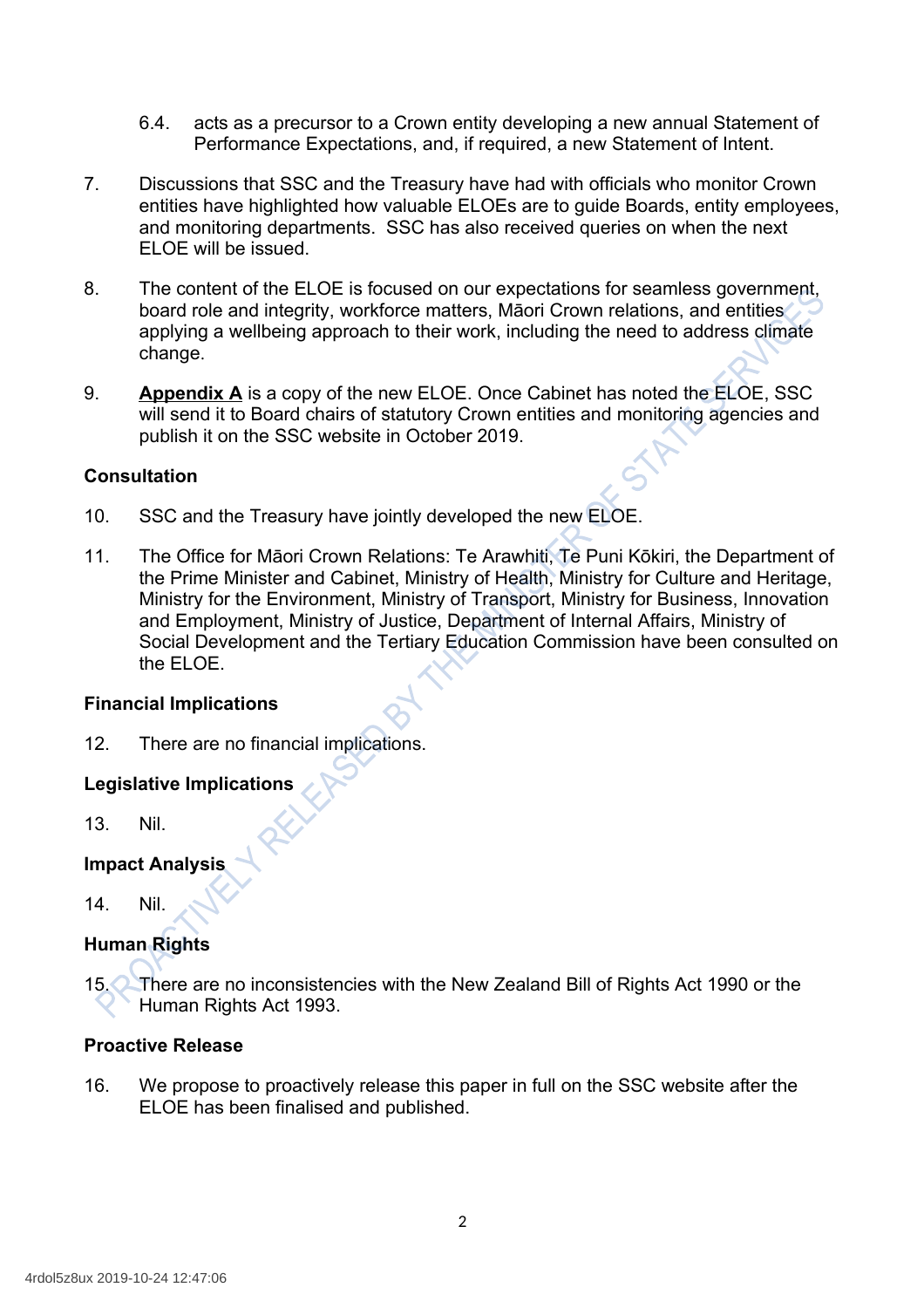### **Recommendations**

We recommend that the Committee:

- 1. note that enduring letters of expectations are not required under the Crown Entities Act, but they are useful for reinforcing the Government's vision and approach for statutory Crown entities.
- 2. note that the Minister of Finance and the Minister of State Services have prepared a new enduring letter of expectations for statutory Crown entities.
- 3. note that in October 2019 the State Services Commission will send the new enduring letter of expectations to Board chairs of statutory Crown entities and monitoring agencies and publish it on the State Services Commission website.

Authorised for lodgement

Hon Grant Robertson **Hon Chris Hipkins** 

Minister of Finance<br>Minister for State Services<br>ROAD VIELY RECORD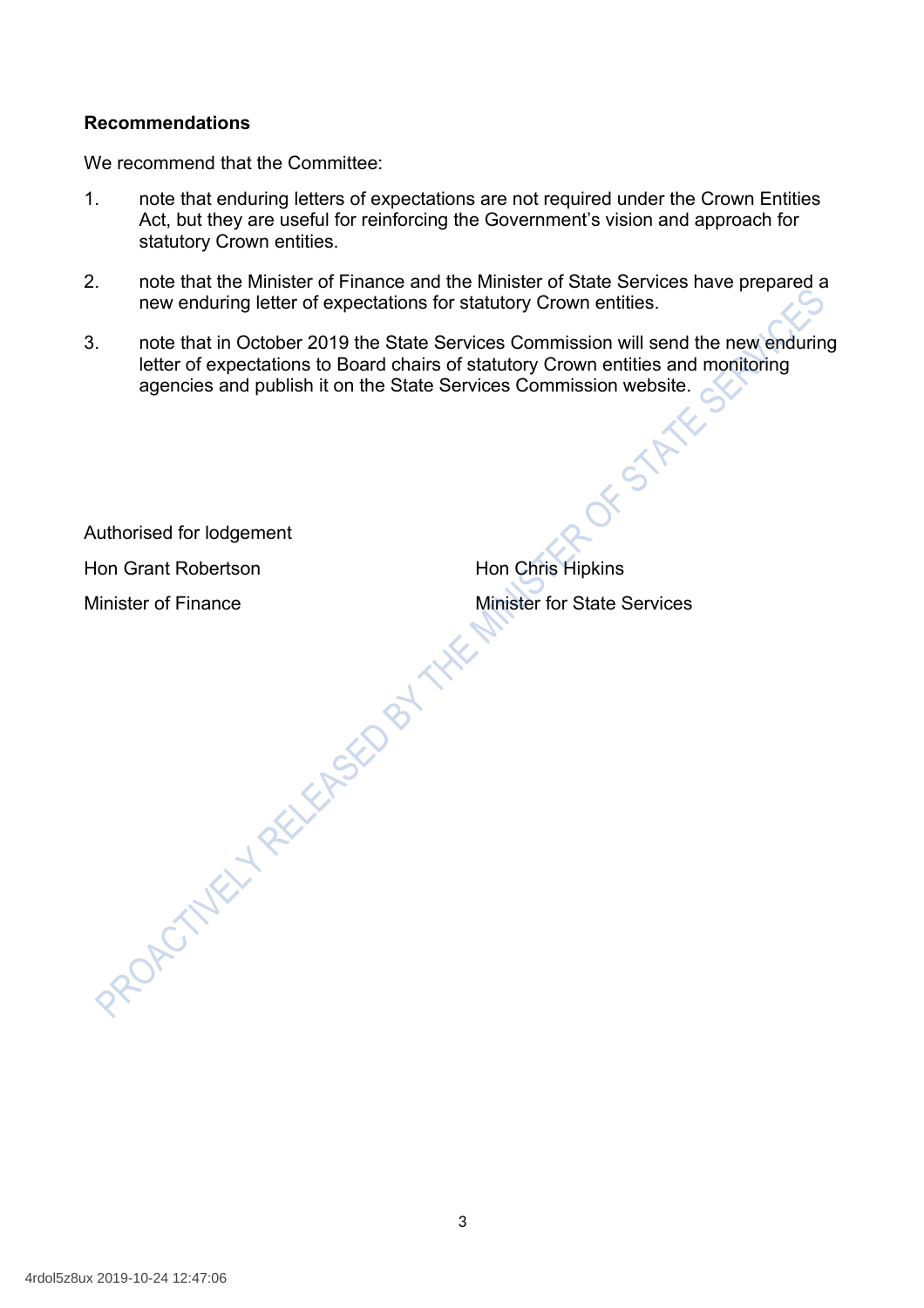## Appendix A: Copy of the New ELOE

## **Hon Grant Robertson**

**MP for Wellington Central** Minister of Finance Minister for Sport and Recreation

Minister Responsible for the Earthcuake Commission Associate Minister for Arts, Culture and Heritage



Dear Board Chairs of Statutory Crown Entities

#### **Enduring Letter of Expectations**

This letter replaces the previous enduring letter of expectations that was published on 26 July 2012. It sets out our expectations of all statutory Crown entities. This letter should be considered within the context of the Crown Entities Act and other relevant legislation.

#### A unified value-based government for all New Zealanders

You and your board members are in your roles, not only because of your passion for the entity you lead and collectively govern, but because all New Zealanders need your help, your ideas, and your enthusiasm.

Your Board is the steward of the Crown's ownership interest and the primary monitor of the entity's performance. We expect you to regularly and transparently report on the performance of, and the risks and opportunities facing the entity to your Minister. In doing so, we expect you to have a constructive working relationship with your monitoring department.

We expect the way your Board goes about its work is grounded in acting in a spirit of service to everyone in our community and with integrity and care. This means you are open and transparent, managing the public's money and assets wisely and doing the right thing in all circumstances including managing conflicts.

As State sector employers we expect you to work with your agency's chief executive and management team to:

- ensure your workplaces are safe;
- ensure your workplaces are diverse and inclusive:  $\bullet$
- make substantive progress to close any ethnic or gender pay gaps and narrow the gap between the highest and lowest earners in the workplace; and
- ensure that employees have a voice in their workplace, including through effective and productive relationships with any relevant unions.

We also expect you will continue to take account of the Government's Expectations on Employment Relations in the State Sector.

As à general rule, you should inform your Minister promptly of matters of significance within his or her portfolio responsibilities, particularly where these matters may be controversial or may become the subject of public debate.

#### Supporting future-focussed Māori Crown relations

We expect your entities to embody the Government's good-faith and collaborative approach to the Mäori Crown relationship by:

- engaging appropriately and often with Māori on relevant issues;
- pursuing further opportunities for partnership with Māori entities and businesses;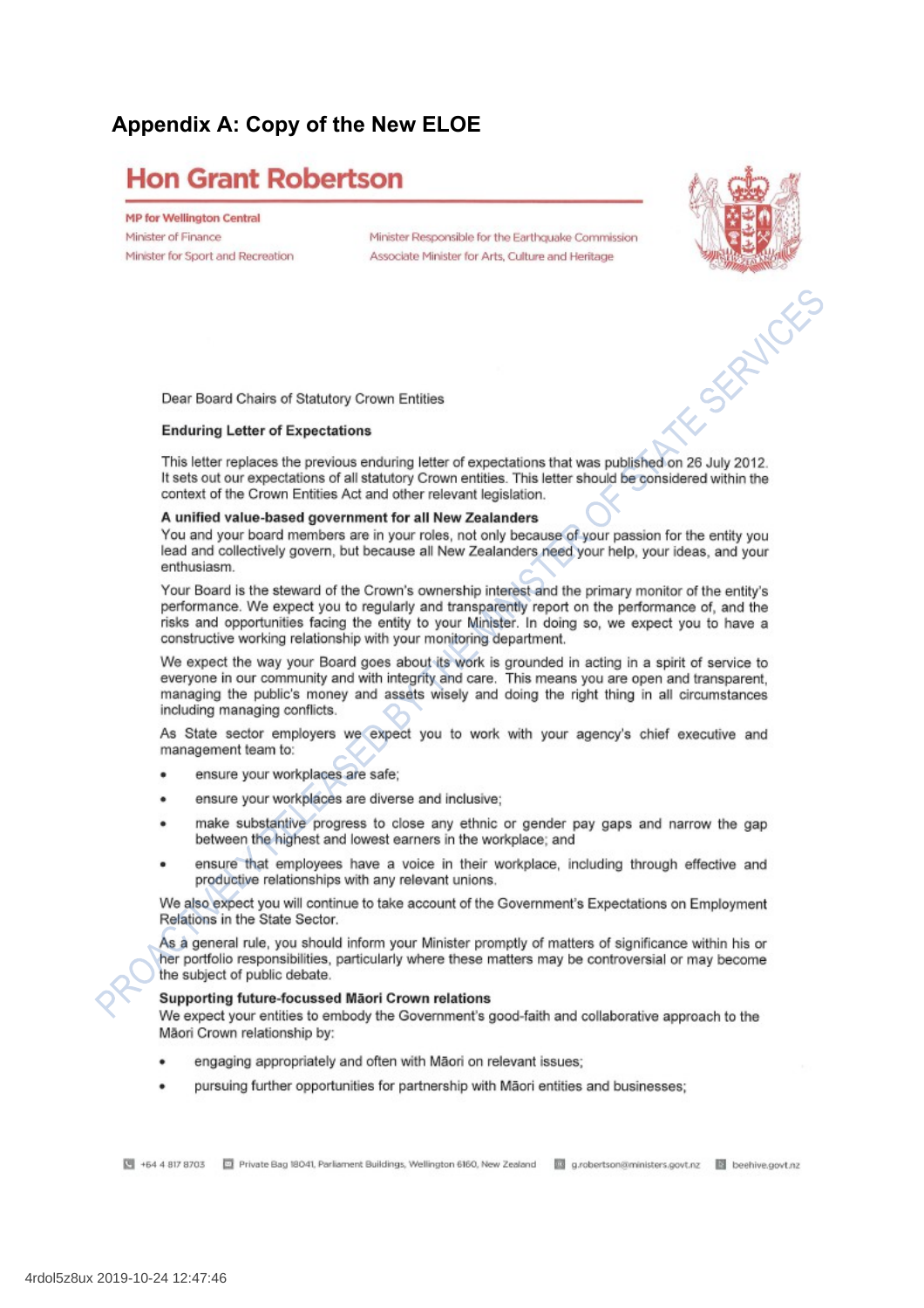- building staff Māori cultural capability including knowledge of tikanga Māori, te ao Māori, New ٠ Zealand history and how to address institutional racism;
- improving the Treaty-consistency of policy and practices (for example, considering where  $\bullet$ whanau-centred policies can be used); and
- supporting the Maihi Karauna by promoting and supporting the revitalisation of te reo Māori.

#### Contributing to improving wellbeing

New Zealand needs a high performing public sector that is strongly focussed on improving current and future wellbeing. Although there are many definitions of wellbeing, we see it as people having the capabilities to live lives of purpose, balance and meaning to them.

Our desire is to embed a wellbeing approach across the public sector. All public sector agencies contribute to achieving our wellbeing vision in some way. We have identified three elements of a wellbeing approach that you should consider as you look at your direction and contribution and to be reflected in your external reporting. The three elements are:

- Taking a whole of government approach stepping out of the silos of agencies and working seamlessly together to assess, develop and implement plans to improve wellbeing.
- Looking at intergenerational outcomes focussing on meeting the needs of present generations at the same time as thinking about the long-term impacts on future generations.
- Moving beyond narrow measures of success and considering impacts. both positive and  $\blacksquare$ negative, across a broader set of areas.

A specific example is the recognition that the current and future wellbeing of New Zealanders is reliant on a stable climate and living within ecological limits. We expect the State sector to lead by example by taking active steps to reduce greenhouse gas emissions, improve energy efficiency, and reduce waste outputs.

As Crown entities your performance plays a critical role in supporting and improving the wellbeing of New Zealand through what you deliver, and in how you work to deliver it.

#### **Public Service Reform**

We are in the process of modernising the public service, including reviewing the public finance system to achieve our wellbeing objectives. You will hear more on these reforms as they progress and have the opportunity to engage on their implementation. Our plan is to review this letter following the passage of the new Public Service legislation.

Yours sincerely

RELEAS

Hon Grant Robertson **Minister of Finance** 

Hon Chris Hipkins **Minister of State Services**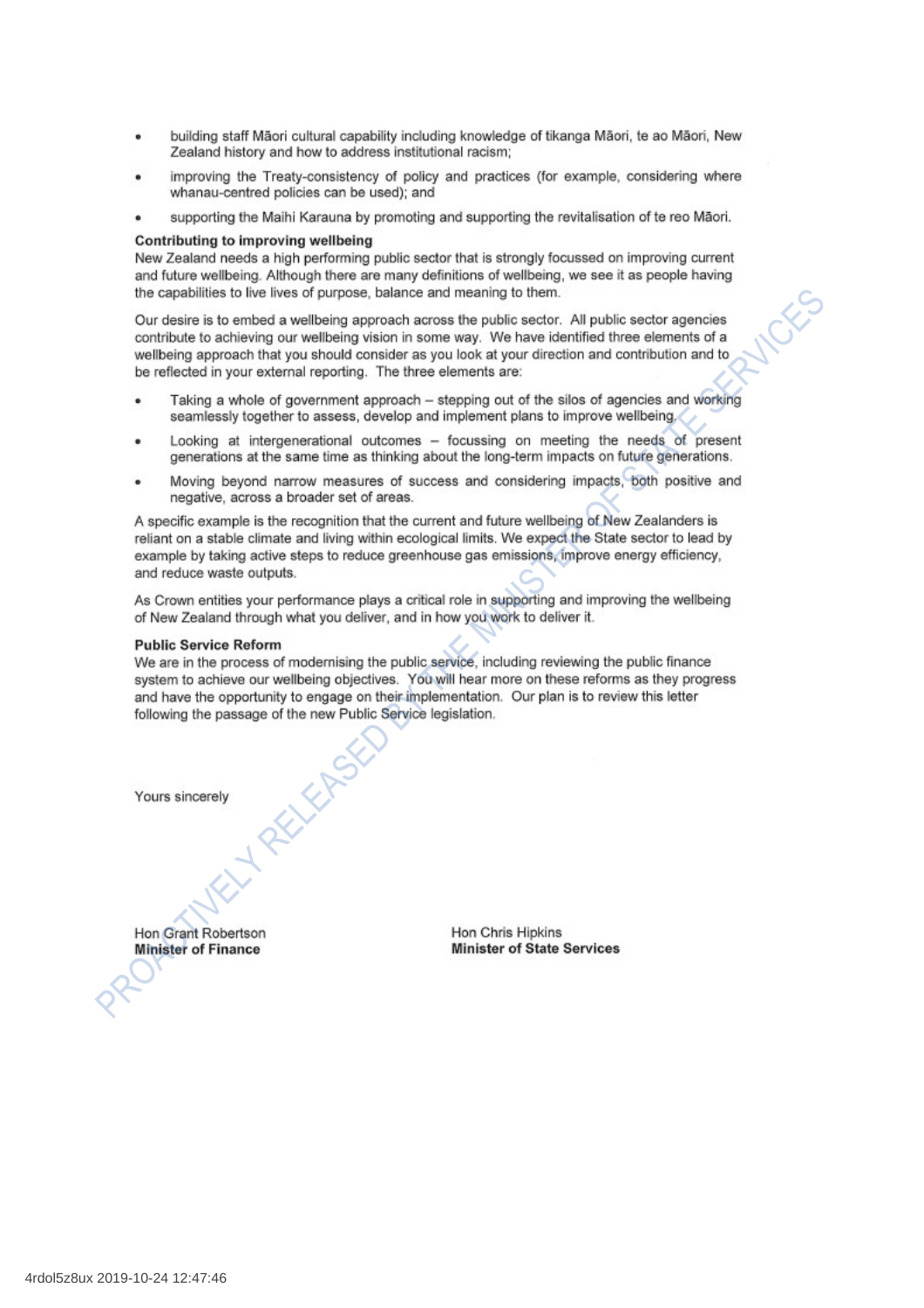## **Appendix B: Previous ELOE**

This letter is available here:<http://www.ssc.govt.nz/expectations-letter-crown-entities-july12>

**Office of Hon Bill English** SERVALYES Deputy Prime Minister Minister of Finance MP for Clutha-Southland Dear Board Chairs of Statutory Crown Entities **Enduring Letter of Expectations** This letter replaces the previous letter of expectations that was sent on 22 December 2008 to the chairs of boards of statutory Crown entities. The "no surprises" policy remains in place. No surprises means that the Government expects a board to: be aware of any possible implications of their decisions and actions for wider government policy issues advise the responsible Minister of issues that may be discussed in the public arena or that may require a ministerial response, preferably ahead of time or otherwise as soon as possible, and inform the Minister in advance of any major strategic initiative. Crown entities must comply with the good employer provisions set out in the Crown Entities Act and maintain standards of integrity and conduct set out in the code of conduct for the<br>State Services at www.ssc.govt.nz/code. We also expect entities to take account of the Government's expectations for Pay and Employment Conditions in the State Sector. This Government requires effective self monitoring by boards Your board is the most important monitor of entity performance. We expect boards to provide to responsible Ministers high quality information and analysis on entity performance against plan, implications for future performance, and risks and opportunities facing the entity. We also expect you to have a constructive working relationship with your monitoring department. ... increased transparency of performance We want to see boards operate transparently by disclosing non-sensitive entity performance information throughout the year via your websites, following discussion with your responsible Minister. ...and expects State agencies to deliver Better Public Services The Better Public Services programme (www.ssc.govt.nz/better-public-services) focuses on delivering better results and improved services for New Zealanders. In that context, we expect boards to: maintain a thorough understanding of the business and cost drivers of your entities, and look for service improvements within tight fiscal constraints take opportunities to work with other agencies on joint procurement, shared services and delivering key results to maximise system-wide efficiency and effectiveness look for opportunities to share your ideas on how the State Services can operate more effectively and efficiently. Yours sincerely bratham Colen Hon Dr Jonathan Coleman Hon Bill English Minister of State Services Minister of Finance Private Bag 18041, Parliament Buildings, Wellington 6160, New Zealand, Telephone 64 4 817 6801 Facsimile 64 4 817 6501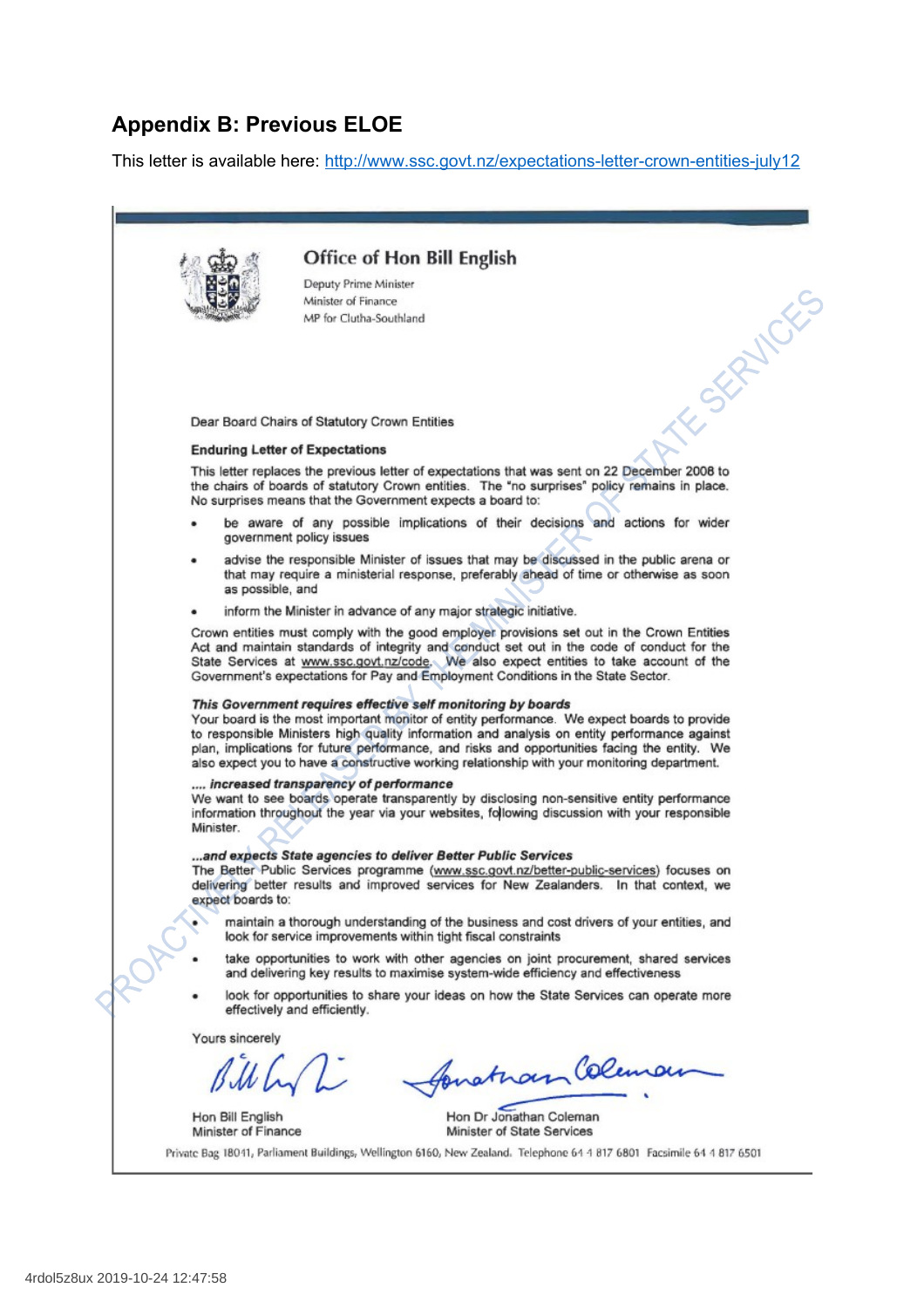

# **Cabinet Government Administration and Expenditure Review Committee**

## **Minute of Decision**

*This document contains information for the New Zealand Cabinet. It must be treated in confidence and handled in accordance with any security classification, or other endorsement. The information can only be released, including under the Official Information Act 1982, by persons with the appropriate authority.*

## **Enduring Letter of Expectations for Statutory Crown Entities**

**Portfolio Finance / State Services**

On 19 September 2019, the Cabinet Government Administration and Expenditure Review Committee<sup>.</sup>

- 1 **noted** that enduring letters of expectations are not required under the Crown Entities Act 2004, but they are useful for reinforcing the government's vision and approach for statutory Crown entities:
- 2 **noted** that the Minister of Finance and Minister of State Services (the Ministers) have prepared a new enduring letter of expectations for statutory Crown entities, a draft of which is attached to the paper under GOV-19-SUB-0040;
- 3 **noted** that the enduring letter of expectations will be issued to Board chairs of statutory Crown entities and monitoring agencies in October 2019, once finalised by the Ministers.

Rachel Clarke Committee Secretary

Rt Hon Winston Peters Hon Grant Robertson (Chair) Hon Chris Hipkins Hon Nanaia Mahuta Hon Stuart Nash Hon Tracey Martin Hon Peeni Henare

**Hard-copy distribution:** Minister of Finance Minister of State Services

**Present: Officials present from:** Officials Committee for GOV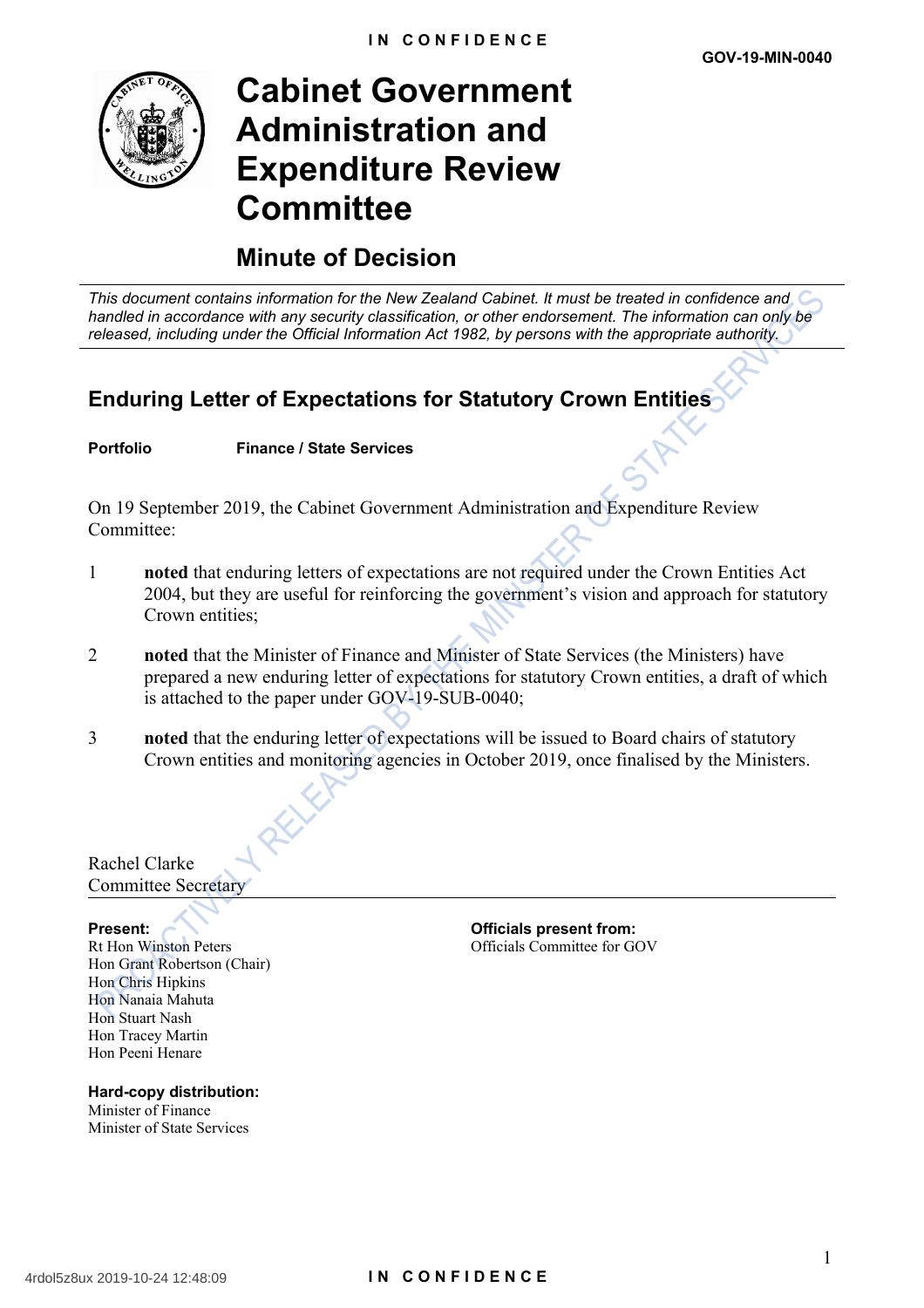

# **Cabinet Government Administration and Expenditure Review Committee**

## **Summary**

*This document contains information for the New Zealand Cabinet. It must be treated in confidence and handled in accordance with any security classification, or other endorsement. The information can only be released, including under the Official Information Act 1982, by persons with the appropriate authority.*

## **Enduring Letter of Expectations for Statutory Crown Entities**

| <b>Portfolio</b>                            | <b>Finance / State Services</b>                                                                                                                                                                                                                                                                                                   |
|---------------------------------------------|-----------------------------------------------------------------------------------------------------------------------------------------------------------------------------------------------------------------------------------------------------------------------------------------------------------------------------------|
| <b>Purpose</b>                              | This paper notes that the Minister of Finance and Minister of State Services (the<br>Ministers) intend to issue new enduring letters of expectations (ELOE) to<br>Crown entities.                                                                                                                                                 |
| <b>Previous</b><br><b>Consideration</b>     | None.                                                                                                                                                                                                                                                                                                                             |
| <b>Summary</b>                              | ELOEs are useful for reinforcing the government's vision and approach for<br>Crown entities. They are not required under the Crown Entities Act 2004, but<br>have been issued in 2005, 2008 and 2012 (attached as appendix B).                                                                                                    |
|                                             | The new ELOEs, attached as appendix A will be issued by the State Services<br>Commission in October 2019. The new ELOEs focus on the government's<br>expectations for seamless government, board role and integrity, workforce<br>matters, Māori Crown Relations, applying a wellbeing approach and addressing<br>climate change. |
| <b>Regulatory</b><br><b>Impact Analysis</b> | Not required.                                                                                                                                                                                                                                                                                                                     |
| <b>Baseline</b><br><b>Implications</b>      | None.                                                                                                                                                                                                                                                                                                                             |
| Legislative<br><b>Implications</b>          | None.                                                                                                                                                                                                                                                                                                                             |
| <b>Timing Issues</b>                        | The Ministers intend to issue the ELOEs in October 2019.                                                                                                                                                                                                                                                                          |
| <b>Announcement</b>                         | Not indicated.                                                                                                                                                                                                                                                                                                                    |
| <b>Proactive</b><br><b>Release</b>          | The Ministers intend to proactively release the paper under GOV-19-SUB-<br>0040, in full, on the State Services Commission website once the ELOEs are<br>issued.                                                                                                                                                                  |
| <b>Consultation</b>                         | Paper prepared by Treasury (Finance) and SSC. MCH, Te Arawhiti, MoT,<br>MBIE (Economic Development), TEC, MoJ, MSD, MoH, MfE, TPK, and DIA<br>were consulted. DPMC (Prime Minister) was informed.                                                                                                                                 |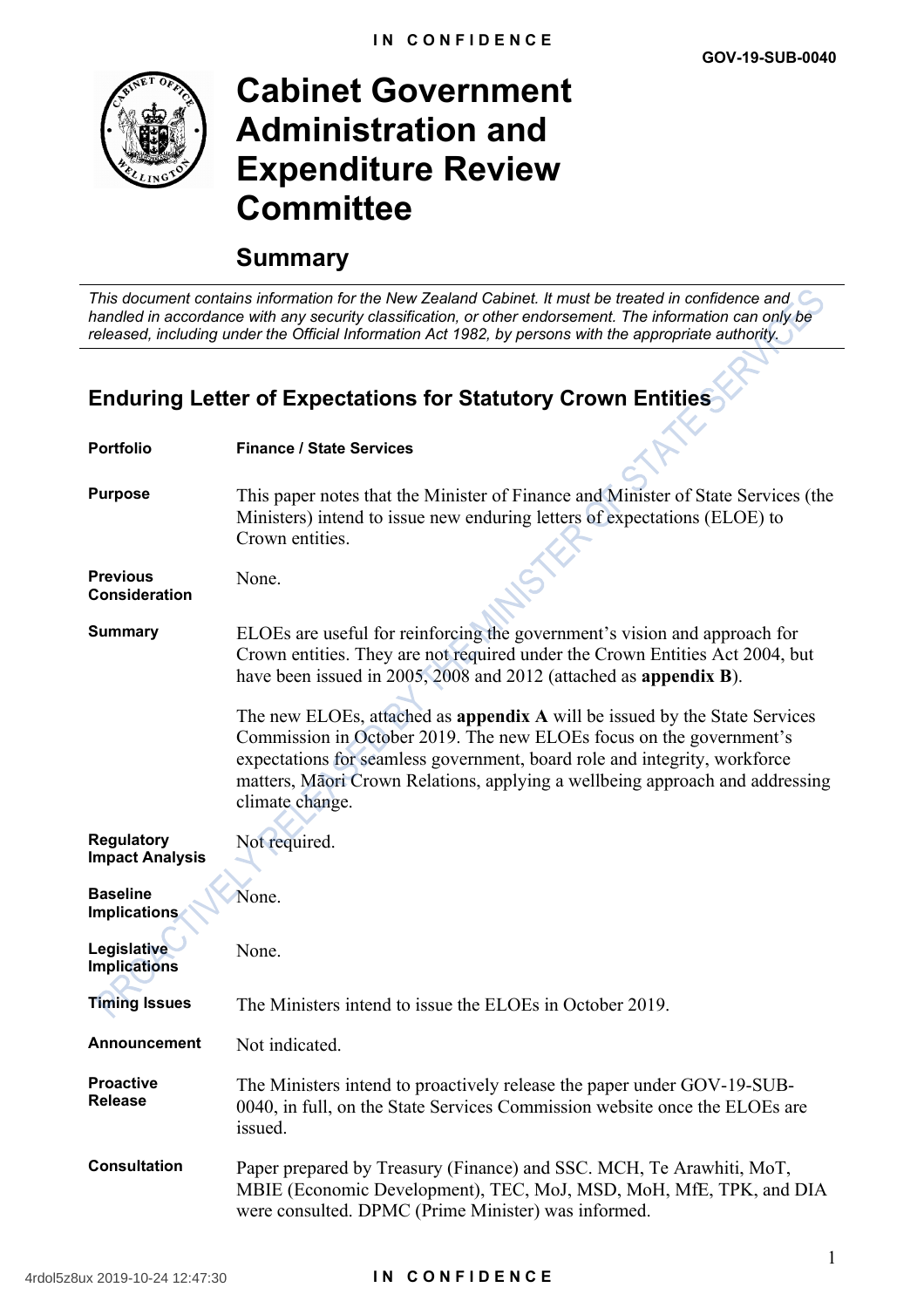#### **IN CONFIDENCE**

The Ministers indicate that New Zealand First and the Green Party consulted.

### **The Minister of Finance and Minister of State Services recommend that the Committee:**

- 1 note that enduring letters of expectations are not required under the Crown Entities Act, but they are useful for reinforcing the government's vision and approach for statutory Crown entities;
- 2 note that the Minister of Finance and Minister of State Services have prepared a new enduring letter of expectations for statutory Crown entities, attached to the paper under GOV-19-SUB-0040;
- 3 note that in October 2019, the State Services Commission will send the new enduring letters of expectations to Board chairs of statutory Crown entities and monitoring agencies.

ROTTS

Rachel Clarke Committee Secretary

#### **Hard-copy distribution:**

Cabinet Government Administration and Expenditure Review Committee Minister of Justice Minister for Social Development